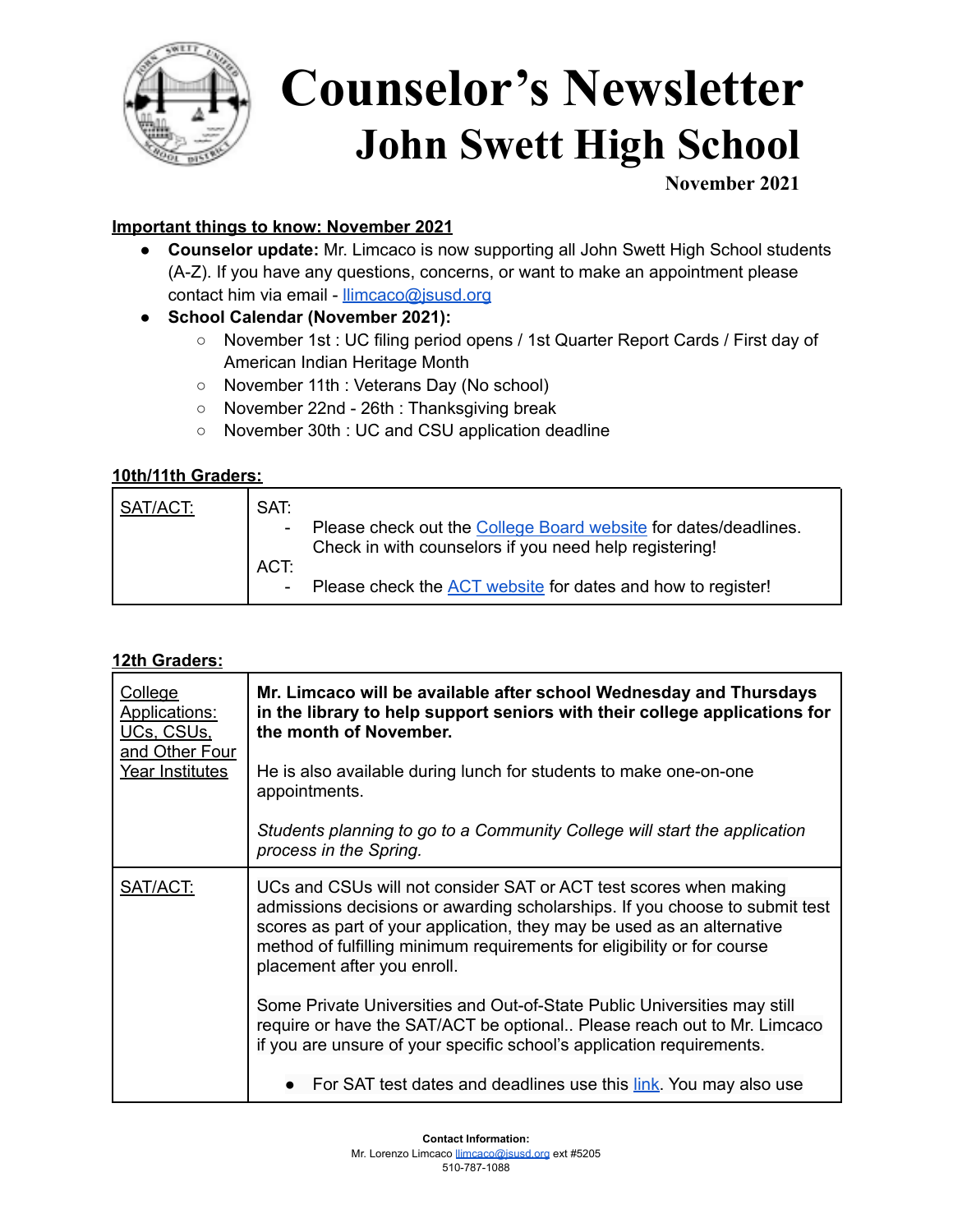

## **Counselor's Newsletter John Swett High School**

**November 2021**

|                                | that same link to register.<br>For ACT dates and deadlines please use this link.                                                                                                                                                                                       |
|--------------------------------|------------------------------------------------------------------------------------------------------------------------------------------------------------------------------------------------------------------------------------------------------------------------|
| <b>Financial</b><br>Aid/DREAM: | The Financial Aid and DREAM application is now open! Please start<br>working on your application now. If you are confused or have a specific<br>issue please schedule a one-on-one meeting with your counselor.                                                        |
|                                | He will also be supporting students on their FAFSA/DREAM application in<br>December and will be coming to your classes to present more information<br>soon.<br>FAFSA applicants use this link<br>$\bullet$<br>Dream Act applicants use this link to apply<br>$\bullet$ |
| College/Career<br>Events:      | Please make sure to check out our college/career events and scholarship<br>list that we update regularly:<br><b>1</b> 2021-2022 College/Career Events & Programs                                                                                                       |
| Scholarships:                  | Please utilize websites such as CollegeData and BigFuture when searching<br>for scholarships.<br>We will soon be updating Naviance with other local and national                                                                                                       |
|                                | scholarships too.                                                                                                                                                                                                                                                      |

### **All Students:**

| Homework<br>Clinic:                                                            | The Homework Clinic is located in C-37, Ms. Walk's classroom! If you need<br>some extra help in math or just need a place to do some homework after<br>school, visit Ms. Walk's classroom every Tuesday and Thursday for<br><b>Homework Clinic!</b> |
|--------------------------------------------------------------------------------|-----------------------------------------------------------------------------------------------------------------------------------------------------------------------------------------------------------------------------------------------------|
| Naviance:                                                                      | If you are at all confused or unaware of your login information please reach<br>out to your counselor so that we can look it up for you.<br>We will be hosting grade level specific Naviance workshops in the future.                               |
| SaySomething:                                                                  | Need mental health support or need to place an anonymous tip? Let us<br>know via the Say Something App here!                                                                                                                                        |
| <b>Student</b><br>Activities:                                                  | Students should make sure to check out our activities page to stay up to<br>date with all the activities, clubs, and opportunities we have here at JSHS.                                                                                            |
| Contra Costa<br><u>Community</u><br>College<br>Concurrent<br><b>Enrollment</b> | Contra Costa Community College and John Swett High School are teaming<br>up to host two separate workshops on concurrent enrollment applications<br>and their InSite portal for registration into classes on December 7th and<br>14th.              |